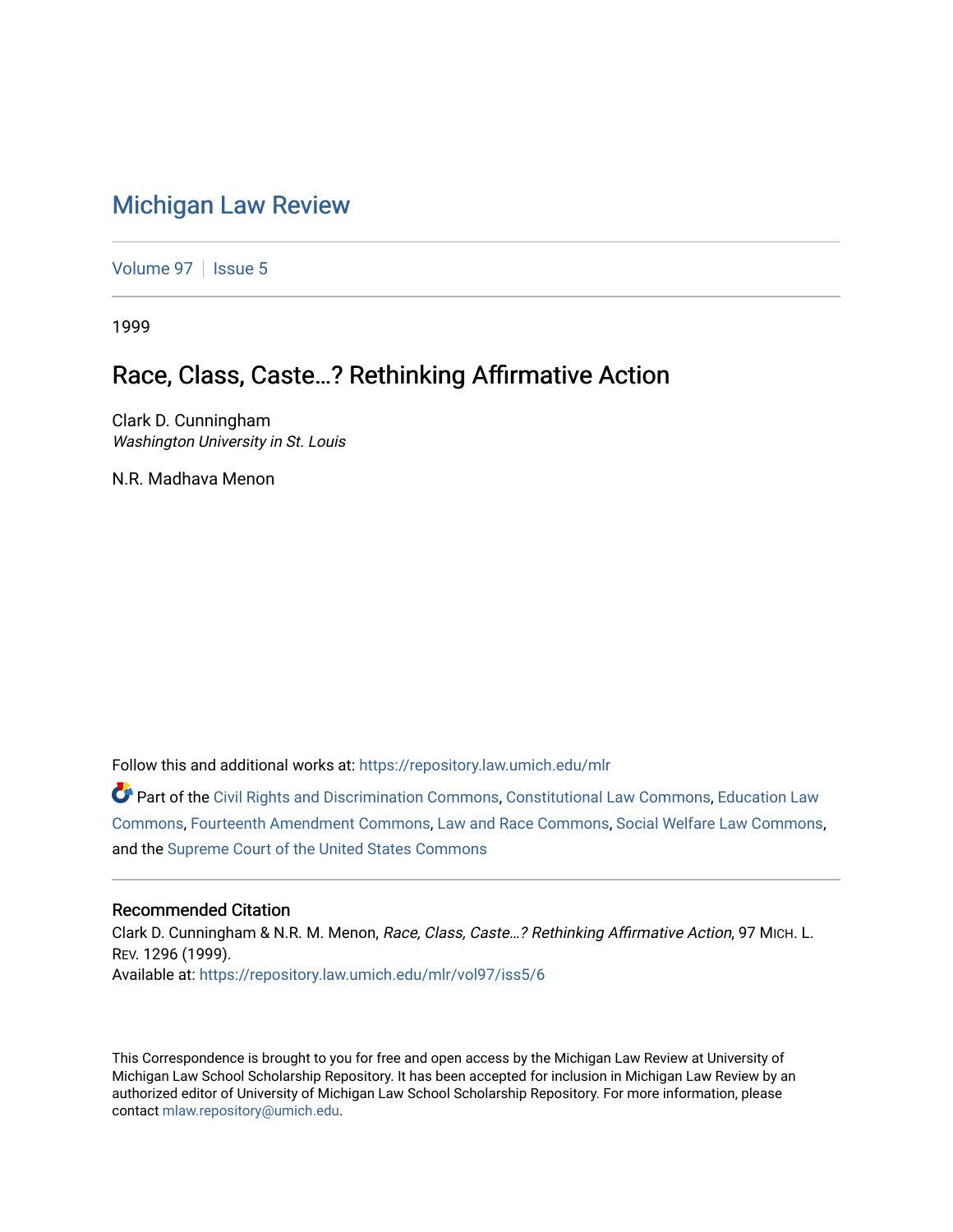## RACE, CLASS, CASTE . . . ? RETHINKING **AFFIRMATIVE ACTION1**

Clark D. Cunningham\* and N.R. Madhava Menon\*\*

Many who oppose affirmative action programs in the United States because they use "racial" categories such as black, African American, or Latino, claim that equally effective and more equitable programs can be developed using only class categories, such as "low income."2 A key test case for the "race v. class" debate is admission to law schools, made urgent by recent legal prohibitions on the use of "race" in the admission procedures to state universities in California, Washington, and Texas.3 An empirical study by Linda Wightman, the former director of research for the Law School Admissions Council (LSAC), has shown that had a "raceblind" admissions process — based solely on undergraduate grade point average (GPA) and scores on the national Law School Admissions Test (LSAT) administered by the LSAC  $-$  been applied to the group of persons entering law school in 1991, ninety

1. This analysis and a response by Cass R. Sunstein, which appears at 97 MICH. L. REv. 1311 (1999), were the subject of a public panel discussion on September 9, 1998, at Washing· ton University led by Professors Cunningham and Sunstein with comments by four other Washington University faculty - Barbara Flagg (law), Pauline Kim (law), Sunita Parikh (political science), and Robert Pollak (economics and business) — and subsequently on January 14, 1999, of a faculty workshop sponsored by the Department of Government, Dartmouth College. The authors thank the commentators and participants at those sessions for their suggestions on the draft.

2. For a good summary and critique of the "class-based" alternative approach to affirma· tive action, see Deborah C. Malamud, Class-Based Affirmative Action: Lessons and Caveats, 74 TEXAS L. REv. 1847 (1996).

<sup>\*</sup> Professor of Law, Washington University in St. Louis. B.A. 1975, Dartmouth; J.D. 1981, Wayne State. - Ed. Email address: cunningc@law.wustl.edu.

<sup>\*\*</sup> Member, Law Commission, Government of India. B.Sc. 1953, B.L. (Law) 1955, Kerala; M.A. 1960, Punjab; LL.M. 1962, Aligarh Muslim; Ph.D. 1968, Aligarh Muslim - Ed. This analysis is based on a longer paper written by Cunningham and Menon while Menon was dean of the National Law School of India and does not necessarily reflect positions of the Government of India.

<sup>3.</sup> The debate over law school admissions runs the risk of greatly oversimplifying the variety of justifications for affirmative action. For example, it focuses more on the need of an excluded group for access to a scarce resource than on the value to the larger society of inclusion of many groups regardless of need; it also assumes that racist decisionmaking is no longer a threat, surely a dangerous assumption in other contexts such as employment and contracting. We use the law school admission problem only as an illustration, fully aware that a nonracial approach that helps resolve that problem may not adequately address other contexts where race-based affirmative action is now found.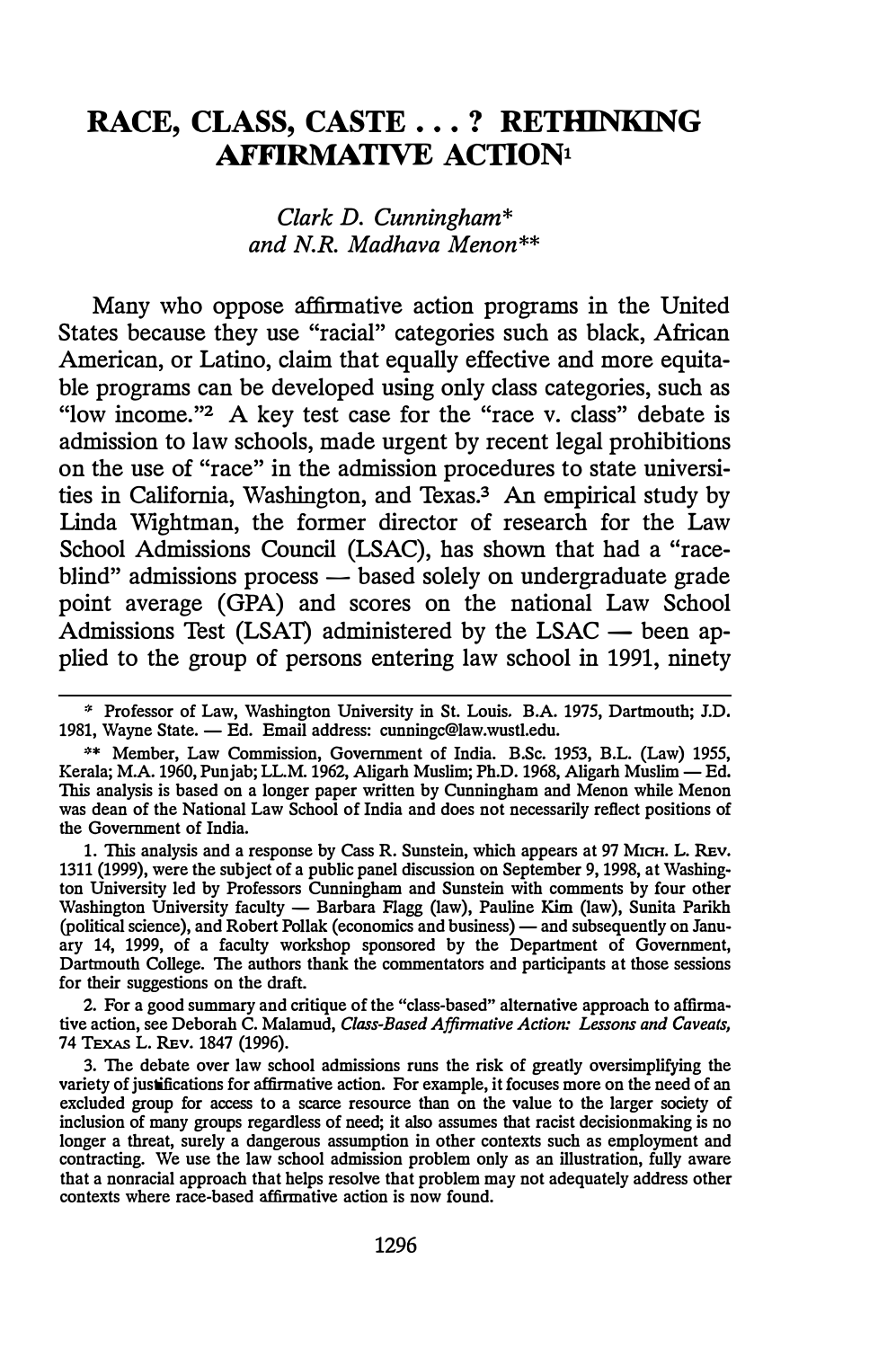percent of those self-identified as "black" would not have been admitted to any law school in the United States.4 Adding a preference based on socioeconomic factors to the GPA/LSAT criteria would not have significantly increased the number of African Americans because among applicants with similar socioeconomic backgrounds, those self-identified as "white" significantly outperformed African Americans on the LSAT.5 One response to such evidence as presented by Wightman's study is simply to argue for the restoration of traditional racial categories to admission criteria. Another response, though, is to seek a new category to be used to modify the GPA/LSAT criteria, a category that might correlate lower performance on standardized testing with current social structures more precisely than socioeconomic "class," yet would be sufficiently distinguishable from the increasingly forbidden classification of "race." Such a category should be both theoretically coherent and empirically grounded. Proposals appearing in recent legal scholarship to reinterpret the Fourteenth Amendment in terms of an "anticaste" or "anti-pariah" principle appear to be one attempt to develop such an alternative criteria: caste.

The use of "caste" in Fourteenth Amendment jurisprudence has, of course, a long tradition, with origins in the Reconstruction Congressional debates on the Amendment,<sup>6</sup> and most famously in

5. The mean LSAT score for black students was consistently seven to nine points lower than white students of the same socioeconomic class for each of the four socioeconomic classifications used. See Wightman, supra note 4, at 44. Indeed, the group of black law students classified as "Upper Class" (both parents had graduate or professional training and held professional jobs) had a mean LSAT score about six points lower than white law students in the lowest classification, "Lower-Middle" (neither parent college-educated and both engaged in blue collar work). See id. at 41-44.

<sup>4.</sup> Linda F. Wightman, The Threat to Diversity in Legal Education: An Empirical Analysis of the Consequences of Abandoning Race as a Factor in Law School Admission Decisions, 72 N.Y.U. L. REv. 1, 50-51 (1997). Wightman's analysis is supported by the actual experience at the Texas Law School and the University of California Law School in Berkeley after these schools were prohibited from using race as an admission criteria: the number of African-American students admitted to the Texas Law School dropped from 65 in 1996 to 11 in 1997. Telephone Interview with M. Michael Sharlot, Dean, University of Texas Law School (Mar. 9, 1999). At Berkeley, the number of African-American students admitted went from 75 in 1996 to 14 in 1997. See Affirmative Action Loses Ground, ST. Louis Posr DISPATCH, July 8, 1997, at B6. It is important to note that Wightman's study also indicates that 78% of those black students admitted to law school in 1991 who would have been excluded by using GPA/LSAT criteria did in fact graduate, and 73% of those black graduates (who would have been excluded) did pass a bar examination. See Wightman, supra, at 36-38. The 73% bar passage rate is a projection based on data available to Wightman. See id. at 37.

<sup>6.</sup> See cass R. Sunstein, The Anticaste Principle, 92 MICH. L. REv. 2410, 2435 (1994) ("[T]he purpose of the Fourteenth Amendment was to ... '[do] away with the injustice of subjecting one caste of persons to a code not applicable to another."' (second alteration in original) (quoting CoNG. GLOBE, 39th Cong., 1st Sess. 2766 (1866) (statement of Sen. Howard))).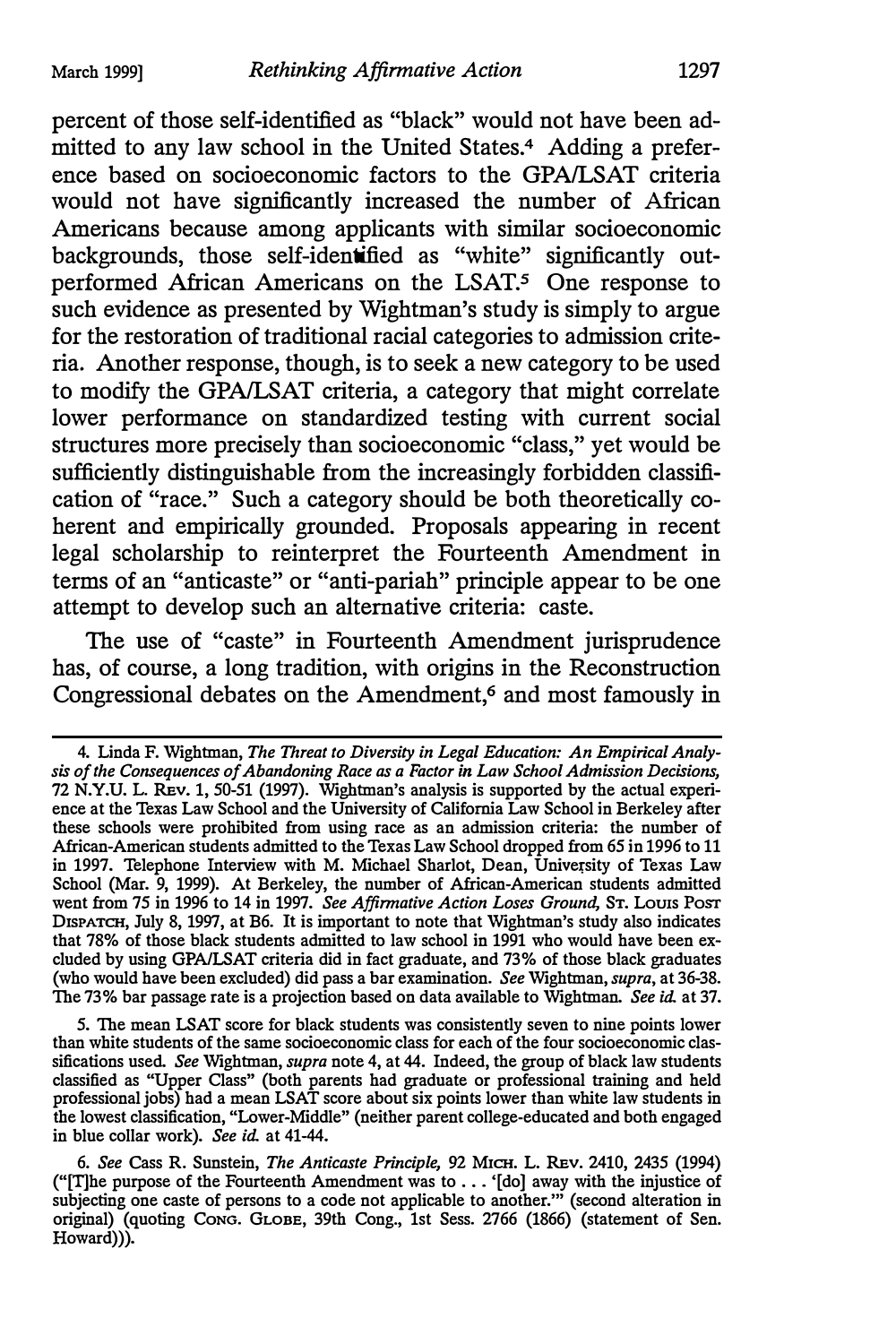Justice Harlan's dissent to Plessy v. Ferguson.<sup>7</sup> Indeed, according to one recent law review article, the word "caste" appears in thirty-six Supreme Court cases.<sup>8</sup> However, both the venerable and recent references to "caste" fail to make explicit which features of American society are thought to be analogous to the generally recognized referent of "caste" - the traditional social structure of India - an omission which particularly represents missed opportunity, given that India has a much longer legal history of affirmative action jurisprudence than does the United States. Characterizing the use of "caste" in American jurisprudence as "at best an effective hyperbole" for "forms of unjust social hierarchy" rather than a serious comparison with "true" caste societies, Jack Balkin has recently suggested that "caste" either be "jettison[ed]" or "serious[ly] reapprais[ed]" as an explanatory category.<sup>9</sup>

We urge reappraisal rather than abandonment of the caste analogy: a reappraisal that would prompt American legal scholars to begin a long overdue look beyond their own borders for fresh ideas on the affirmative action debate.10

### CASS SUNSTEIN'S ANTICASTE PRINCIPLE

To illustrate, we will focus on one of the most influential and extensively reasoned of these recent law review articles, The Anticaste Principle, by Cass Sunstein.<sup>11</sup> He proposes that the

Plessy v. Ferguson, 163 U.S. 537, 559 (1896) (Harlan, J., dissenting) (emphasis added).

8. See Daniel Farber & Suzanna Sherry, The Pariah Principle, 13 CONST. COMMENTARY 257, 270 n.59 (1996).

9. J.M. Balkin, The Constitution of Status, 106 YALE L.J. 2313, 2358 (1997).

10. An important first step in this expansion of perspectives took place on November 8- 10, 1997, when Washington University hosted an international conference, Rethinking Equality in the Global Society, that brought together leading legal scholars, social scientists, and policy makers from the United States, India, and South Africa, including Justice Jeevan Reddy, author of the majority opinion in the most important Indian Supreme Court case on affirmative action, *Indra Sawhney v. Union of India*, A.I.R. 1993 S.C. 477 (India), and Professor M.N. Srinivas, a distinguished Indian sociologist and the leading expert in the world on the caste system. See Conference, Rethinking Equality in the Global Society, 75 WASH. U. L.Q. 1561 (1997) [hereinafter Rethinking Equality Conference] (providing transcripts of the plenary and panel sessions on the final day of the conference); Rethinking Equality in the Global Society (visited Feb. 18, 1999) <http://ls.wustl.edu/Conferences/Equality> (publishing conference papers by Cunningham & Menon, Reddy, and Govender (a South African scholar), information about the participants, a bibliography, and related materials).

11. Sunstein, supra note 6.

<sup>7.</sup> The white race deems itself to be the dominant race in this country. And so it is, in prestige, in achievements, in education, in wealth and in power. So, I doubt not, it will continue to be for all time, if it remains true to its great heritage and holds fast to the principles of constitutional liberty. But in view of the Constitution, in the eye of the law, there is in this country no superior, dominant, ruling class of citizens. There is no caste here. Our Constitution is color-blind, and neither knows nor tolerates classes among citizens.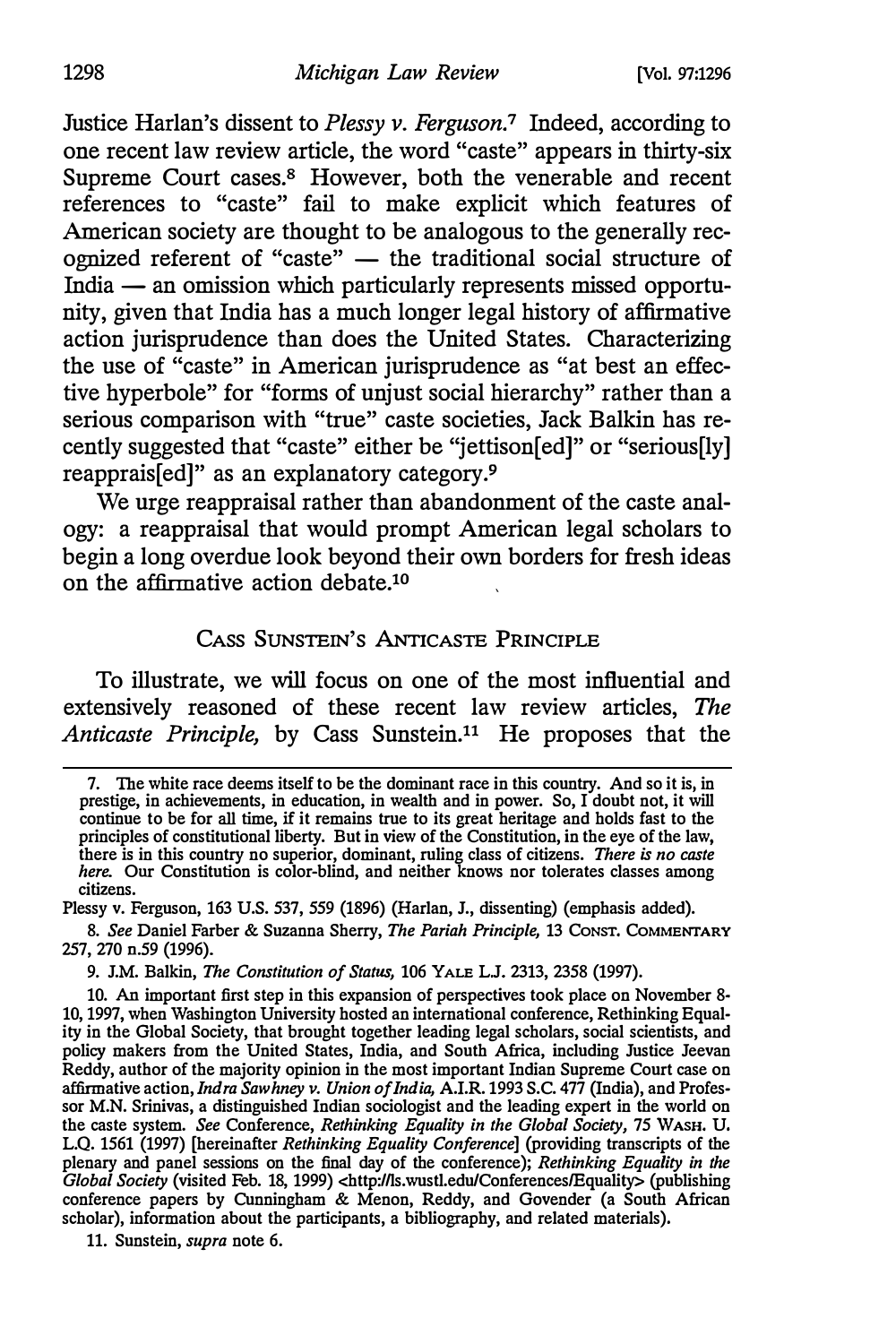Fourteenth Amendment be reconceived, both as to original intent and current application, in terms of what he calls "the anticaste principle." This principle, as he defines it, would require that "social and legal structures should not turn differences that are both highly visible and irrelevant from the moral point of view into systematic social disadvantages."12 In contrast to the dominant "antidiscrimination" interpretation of the Fourteenth Amendment, the anticaste principle does not treat affirmative action as a limited exception to the constitutional guarantee of equality, but rather as a logical, perhaps necessary, method of correcting the effects of caste, which interfere with equality.

Sunstein seems to have several objectives in proposing this approach. First, he is seeking a theoretically coherent and morally appealing justification for affirmative action. Second, he wants to offer a principled and empirically grounded basis for deciding which groups should receive the benefits of affirmative action. Third, he wants to shift greater responsibility and authority for implementing the Fourteenth Amendment from the judiciary to the legislature and executive.

Sunstein seems to believe that reconceiving the Fourteenth Amendment in terms of eradicating caste rather than preventing discrimination would change the affirmative action debate in two fundamental ways. First, if, as Sunstein asserts, "the Fourteenth Amendment to the Constitution was [and should be] understood as an effort to eliminate racial caste  $-$  emphatically not as a ban on distinctions on the basis of race,"13 the range of persons who can make Fourteenth Amendment claims would be drastically reduced from the entire population (all of whom have a "race") to those who are members of a low caste. Thus "reverse discrimination" claims by whites affected by affirmative action would disappear.14 Second, it would not be necessary to prove discrimination — either contemporaneous discrimination against an individual plaintiff or historical discrimination against that person's group  $-$  since the purpose of the Fourteenth Amendment would not be to prevent or remedy discrimination but rather to alter "systemic social disadvantage."

<sup>12.</sup> Id. at 2429 (emphasis omitted).

<sup>13.</sup> Id. at 2439.

<sup>14.</sup> See id. at 2452 ("On the account I have offered, there is no constitutional objection to genuinely remedial race- and sex-conscious policies, at least as a general rule. If a basic goal is opposition to caste, affirmative action policies are ordinarily permissible." {footnote omitted)).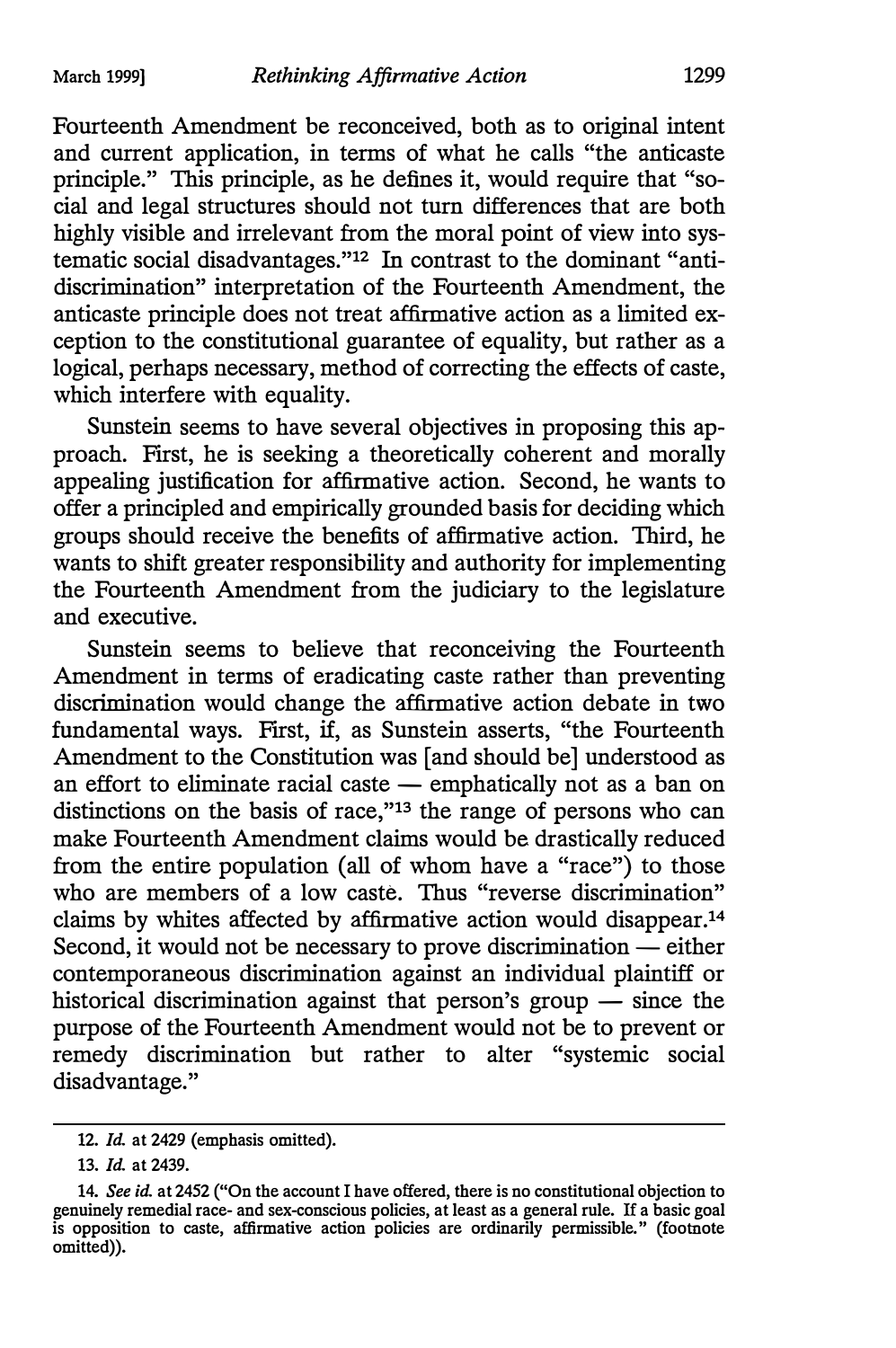One recurring criticism of affirmative action programs points to the absence of "any neutral decisionmaking mechanisms" for deciding which groups deserve special treatment and describes the result as "a crude political struggle between groups seeking favored status."15 In response to such criticism, Sunstein offers two criteria for selecting groups: (1) a highly visible, morally irrelevant characteristic; and (2) systemic social disadvantage.

It is not entirely clear why Sunstein insists under his principle that a necessary feature of a low-caste group is a "highly visible" characteristic. Part of his rationale appears to be a theory that lowcaste status is created in part by market forces that "rationally" use race and gender as "cheap proxies" for costly but more accurate methods of acquiring information about morally relevant individual traits, such as educational attainment or work ethic.16 A second, related rationale is that a "highly visible" characteristic "will probably trigger reactions from others in a wide variety of spheres," thus causing social disadvantage to be "systemic."17 Common to both rationales is the assumption that the primary disadvantage of being a member of a low caste derives from the psychological attitudes, and consequent behavior, of a person's contemporaries who have power over various aspects of life (for example, prospective employers, teachers, police officers). Sunstein emphasizes the behavior of a person's "contemporaries" because a history of discrimination against a group is not a necessary criterion for lowcaste status under his analysis;18 rather, he assumes that high visibility of group status is necessary and sufficient to cause caste effects.19

Sunstein's second criterion is systematic social disadvantage: "[T]he inquiry into caste has a large empirical dimension ... focus[ing] on whether one group is systematically below others along

16. See Sunstein, supra note 6, at 2416, 2430-31.

17. Id. at 2432-33.

18. See id. at 2433. Sunstein does add that a history of discrimination is "highly probable" for low-caste groups. See id.

<sup>15.</sup> Morris B. Abram, Affirmative Action: Fair Shakers and Social Engineers, 99 HARV. L. Rev. 1312, 1321 (1986). Writing for herself and three other justices in City of Richmond v. J.A. Croson Co., 488 U.S. 469 (1989), Justice O'Connor stated that one reason that racebased affirmative action required strict scrutiny was the risk of "simple racial politics," 488 U.S. at 493, noting that a majority of the city council that adopted a plan favoring African-American contractors were themselves African American. See 488 U.S. at 495.

<sup>19.</sup> See id. at 2432 ("When the group characteristic is not highly visible, we cannot have a caste system as I understand here ...."); id. at 2431 ("The [caste] system can operate largely because of the high visibility of the group characteristic."). Sunstein does also state that "[f]or some purposes .. . it might make sense to speak as well of characteristics that, while not highly visible, are easily verified." *Id*. at 2432. But he goes on to say that "the argument I am making works best when the morally irrelevant characteristic is highly visible." Id.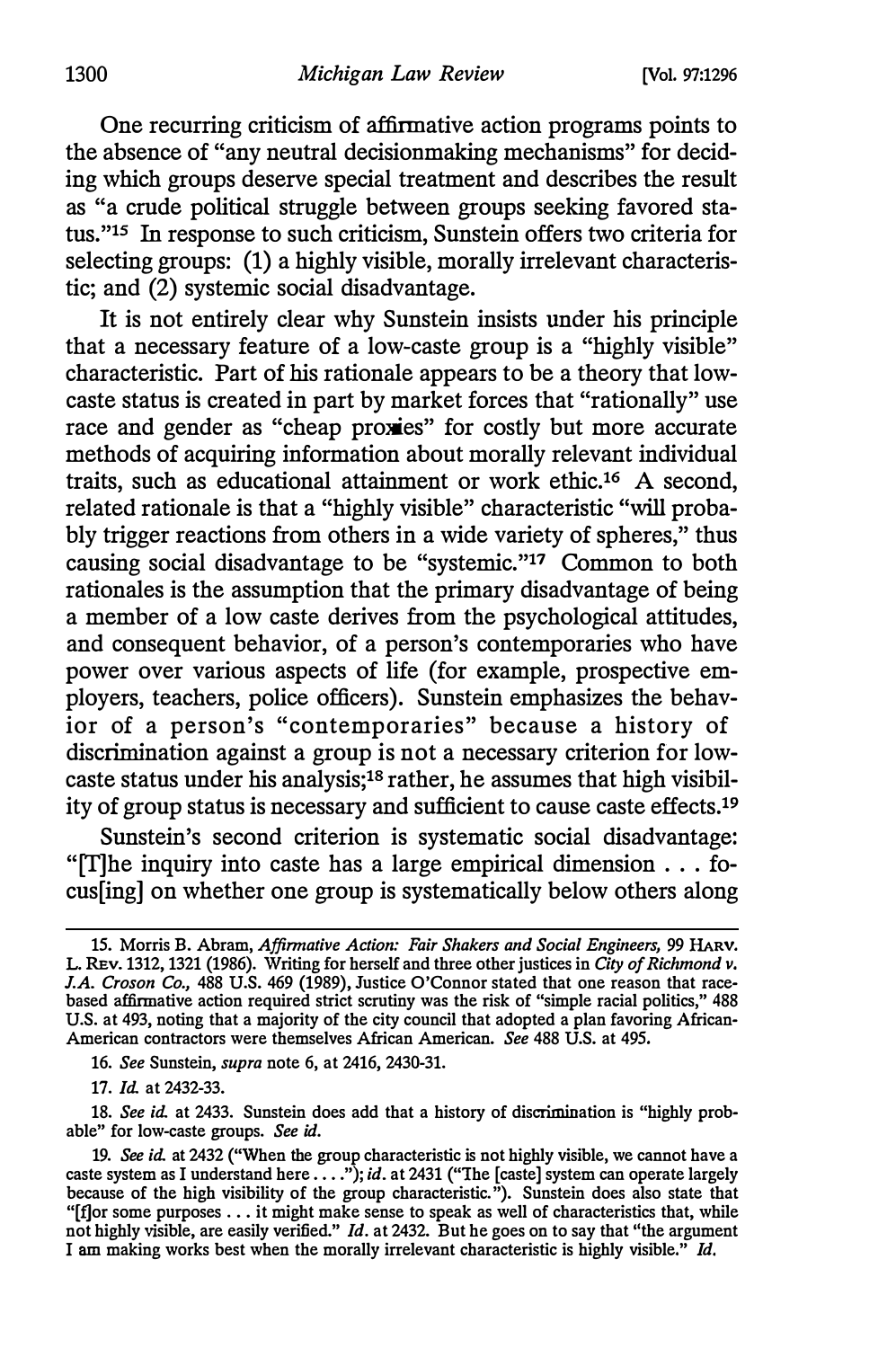important dimensions of social welfare."<sup>20</sup> For Sunstein the key dimensions are income level, rate of employment, level of education, longevity, crime victimization, and ratio of elected political representatives to percentage of population.21

Sunstein would apply his anticaste principle to extend affirmative action from African Americans, the original "low caste" that concerned the framers of the Fourteenth Amendment, to women. Jews, Asian Americans, and homosexuals would be excluded because the latter three groups do not place low on his scale of socioeconomic indicators and thus do not meet the systemic social disadvantage criteria.<sup>22</sup> His principle would also exclude homosexuals and the poor on the separate ground that these groups are not visually identifiable.23

The Fourteenth Amendment by its terms looks to the legislature to implement the guarantee of equality. Sunstein links the shift from the original anticaste principle to the current antidiscrimination interpretation of the Fourteenth Amendment — "one of the great untold stories of American constitutional history"<sup>24</sup>  $-$  to a twentieth-century transfer of responsibility and authority from Congress to the courts. As courts assumed a primary role, they recast the guarantee of equality in terms of the antidiscrimination principle  $-$  persons similarly situated must be treated similarly  $$ which was more hospitable to judicial thinking and amenable to judicial processes. In contrast, Sunstein asserts, the "judiciary simply lacks the necessary tools to implement the anticaste principle . . . [which], if taken seriously, calls for significant restructuring of social practices. For this reason legislative and administrative bodies, with their superior democratic pedigree and fact-finding capacities, can better implement the principle  $\dots$ ."<sup>25</sup>

22. See id. at 2443-44.

24. Sunstein, supra note 6, at 2440.

25. Id.

<sup>20.</sup> Id. at 2444.

<sup>21.</sup> See id. at 2429, 2444-49 (citing data comparing African Americans to whites and women to men).

<sup>23.</sup> See id. at 2433 & n.74 (excluding homosexuals); id. at 2438 (excluding the poor). Farber and Sherry's "pariah principle," although also based on an analogy to the Indian caste system, differs from Sunstein's anticaste principle by protecting homosexuals, because they are — like India's "untouchables" — treated as extreme social outcasts; socioeconomic condition and visually identifiable group status are not relevant to their use of the caste analogy. See Farber & Sherry, supra note 8, at 272-73.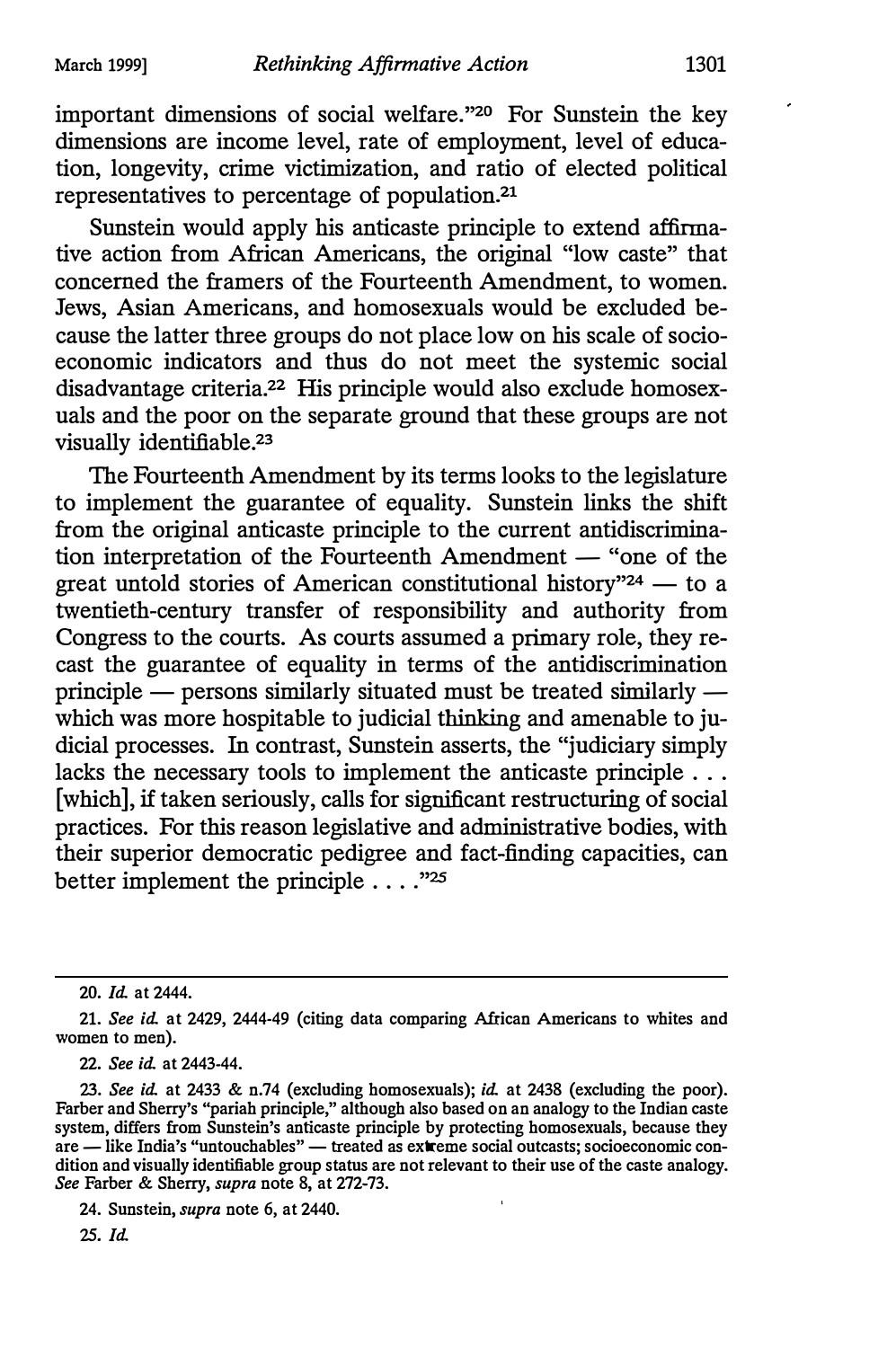### RACE, CLASS OR CASTE: LOOKING AT THE INDIAN EXPERIENCE

Although Sunstein includes a qualifier that his use of "caste" differs in some degree from the features of what he calls "genuine caste systems" such as India, he does assume that his theory conforms to the basic features of India's caste system. Indeed he counts on the aptness of the analogy to provide both coherence and moral force to his thesis: "[T]he similarities between true caste systems and existing American inequalities are what make our current practices a reason for collective concern."26 We agree that the analogy is apt and powerful, and the general framework of his analysis tracks the Indian experience well. However, there are also striking contrasts between the way Sunstein imagines his anticaste principle would be implemented and the reality of India's fifty years of constitutional jurisprudence. The contrasts do not detract from the value of the caste analogy; but they should, we think, prompt further and perhaps even more fundamental rethinking of the American approach to affirmative action.

The persistent metaphoric use of "caste" seems to arise out of a need for several kinds of semantic resources. First, the term is more general than "race" and is felt to be a coherent category that includes otherwise seemingly disparate groups claiming need for affirmative action. Second, it connects disadvantage to social structure rather than simply cognitive bias or hostility. Third, it gives defenders of affirmative action a rhetorical moral imperative that counteracts the force of the "colorblind" position.27 Perhaps "caste" mobilizes these resources precisely because its use connects the American dilemma in deep ways to a phenomenon that is truly global. If so, points of similarity and contrast between societies like the United States and India may both be highly salient.

One difference is that Sunstein's anticaste principle seems to focus only on the disadvantages created by a caste system. The historic caste system in India was truly systemic: everyone had a place within it. As a result, the caste system not only drastically exploited and disadvantaged certain groups, such as the erstwhile untouchables; it also concentrated advantage in other groups, such as the Brahmins. Both suffering and success were largely attributable to where one was born into the social hierarchy rather than individual effort and virtue. Thus, India's approach to affirmative action has a

<sup>26.</sup> Id. at 2429.

<sup>27.</sup> Being against "caste" rather than "color-conscious" seems a move similar to being "pro-choice" as an alternative to being "anti-life" in the abortion debate.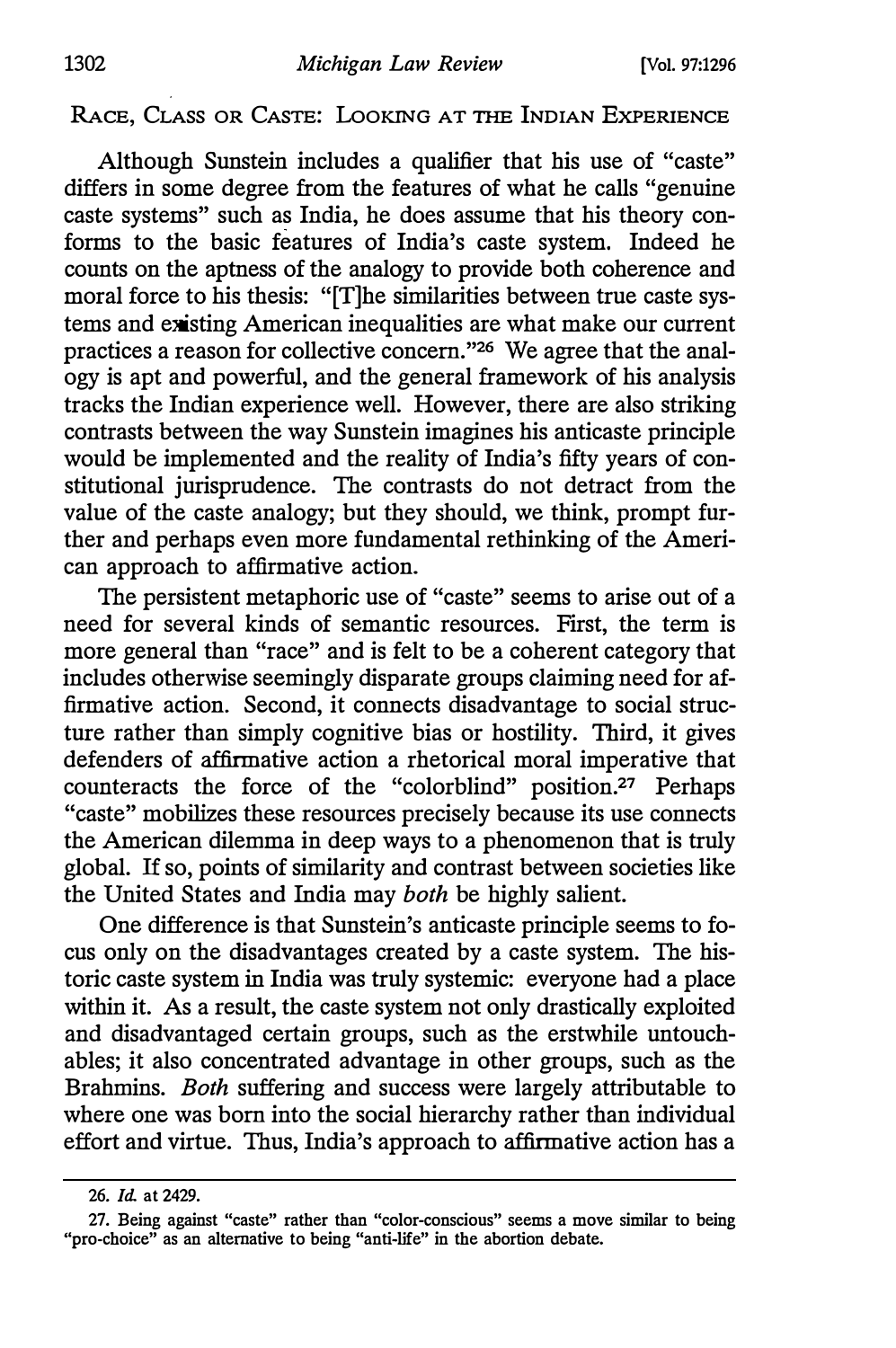more complex origin than the comparable civil rights movement in the United States.28 Two different efforts converged in the early twentieth century to change the caste system, one starting at the bottom (the "backward classes" movement), and another more mass-based initiative attacking the top (the anti-Brahmin movement). When the drafters of India's constitution met in 1948, they were confronted not only with demands to alleviate the suffering of a pitiful minority, but also to reduce the power of a privileged elite and redistribute the benefits they had monopolized (particularly seats in higher education and positions in government employment) to a larger segment of the population  $-$  "turning the caste system" on its head." The drafters worked out a complex compromise, further developed by the courts, that has served to regulate this slowmotion social revolution by insisting that reservation programs be developed through a transparent, rationalized process to avoid a political spoils system and imposing limits that leave open some avenues for advancement based on merit.29 In contrast, Sunstein does not seem to contemplate that his anticaste principle would have significant long-term redistributive effects: "The anticaste principle seems to have greatest appeal in discrete contexts ... in which there will be no major threat to a market economy; and in which the costs of implementation are most unlikely to be terribly high."30

In addition to contemplating more limited reform, Sunstein's anticaste principle makes basic assumptions about caste in the United States that differ in two crucial respects from the caste system in India. First, the Indian caste system operates without "highly visible" physiological characteristics; a high-caste Indian might be physically very similar to a low-caste Indian. Second, Sunstein describes a caste system as using social and legal structures to turn highly visible differences "into systematic social disadvantages,"31 yet in India causation worked in the other direction. Social and legal structures began with systemic social disadvantage

<sup>28.</sup> The leading study of the development of India's affirmative action jurisprudence by an American legal scholar is MARC GALANTER, COMPETING EQUALITIES: LAW AND THE BACKWARD CLASSES IN !NDIA (1984). Another excellent book, by an American political scientist, that also covers important events after Galanter's work was published, is SUNITA PARIKH, THE PoLmcs OF PREFERENCE: DEMOCRATIC INSTITUTIONS AND AFFIRMATIVE Ac. TION IN THE UNITED STATES AND !NDIA (1997). A collection of essays by leading Indian intellectuals, including several critiques of the current system of affirmative action in India, can be found in CASTE: ITS TWENTIETH CENTURY AVATAR (M.N. Srinivas ed., 1996).

<sup>29.</sup> See Clark D. Cunningham & N.R. Madhava Menon, Seeking Equality in Multicultural Societies (visited Mar. 18, 1999) <http://ls.wustl.edu/Conferences/Equality/art-23index.html>. 30. Sunstein, *supra* note 6, at 2438.

<sup>31.</sup> Id. at 2429 (emphasis omitted); see also id. at 2430 ("the highly visible but morally irrelevant characteristic that gives rise to lower-caste status") (emphasis added); id. at 2433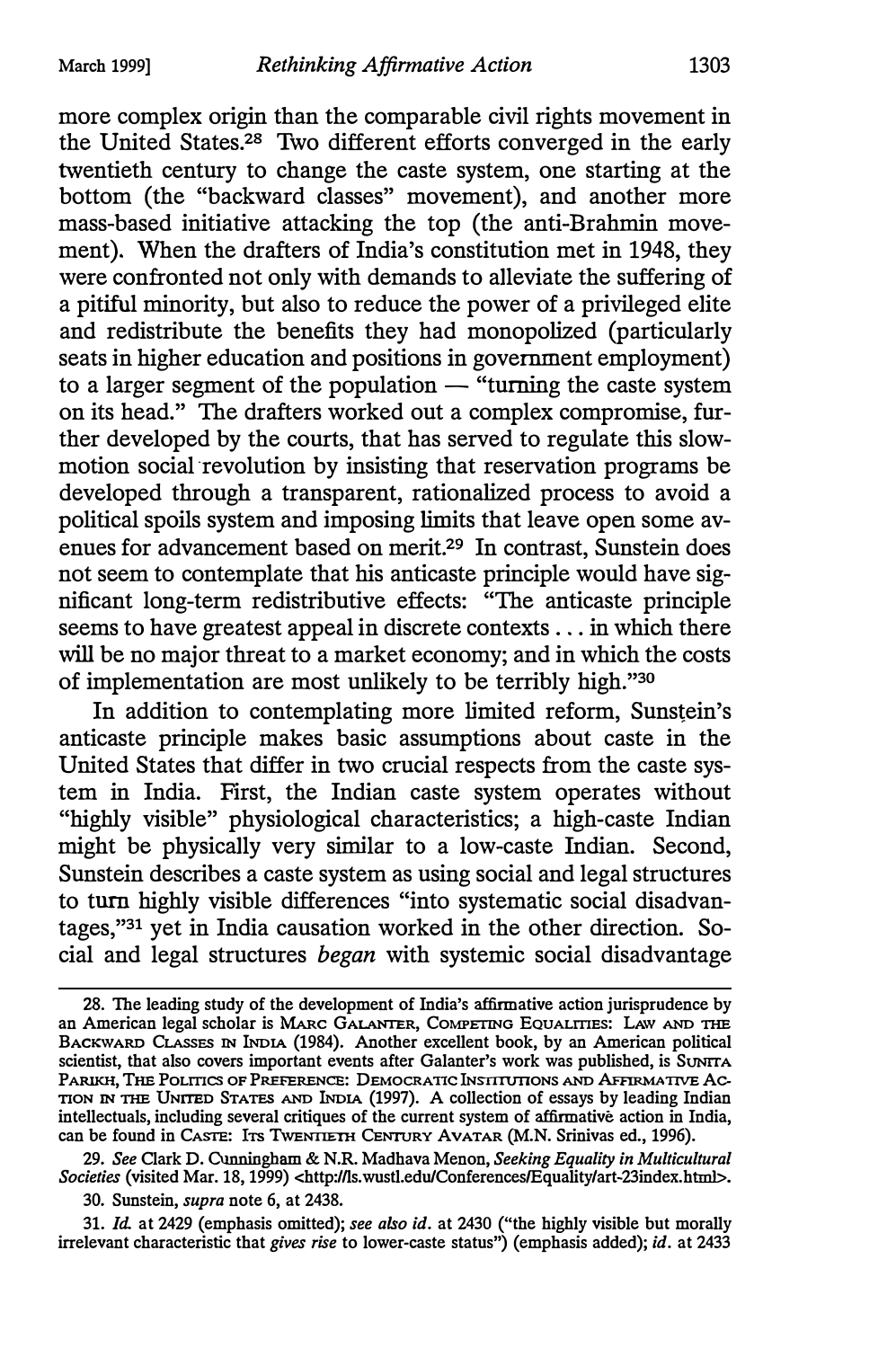and then created stigmatic differences (distinctive garb, segregation, and practices of physical avoidance) to mark the disadvantage.<sup>32</sup>

Perhaps because caste in India is so clearly a social construction - in contrast to continuing folk beliefs in the United States that "race" is an immutable and obvious physical condition  $-$  Indian jurisprudence has advanced well beyond American law in constructing and justifying affirmative action in terms of underlying social features as disclosed by empirical research. Instead of relying on folk categories, Indian law has created a set of artificial legal categories: Scheduled Castes ("SCs"), the referent of which are the formerly untouchable castes; Scheduled Tribes ("STs"), referring to isolated hill groups with aboriginal cultural features; and the "other backward classes" ("OBCs"), the most interesting and controversial category. The OBC category extends the principle of affirmative action in education and government employment from the paradigmatic case of the untouchables to "socially and educationally backward classes of citizens." Considered in light of the current American "all or nothing" debate over whether race or class should be the basis for affirmative action, the Indian approach is particularly thought-provoking: both traditional low-caste status and economic class are factors in determining whether a group is categorized as an OBC, but neither by itself is considered sufficient. The definition of OBC, found in the constitutional text, refers to "social and economic" backwardness rather than economic status; the deliberate use of the term "classes" rather than "castes" has been interpreted by the Indian Supreme Court to refer to general social groupings rather than economic classes. Indeed, experiments several decades ago in India which relied entirely on economic status had results similar to those predicted by American opponents of the "class" approach: lower income members of more privileged communities took virtually all the reservations.

Sunstein's proposal and the Indian approach have in common the use of such empirical data as income and educational attainment. India has boldly explored "the path not taken" in Bakke, identifying more than 3,500 distinct social groups as needing preferential treatment and reserving up to fifty percent of all new central government jobs for members of these groups. Similar quotas exist for higher education, including exclusive medical and engineering schools. This system has been fifty years in the making, going back

<sup>(&</sup>quot;Under the principle I am describing, a history of discrimination is not a necessary condition for status as a lower caste, though in practice such a history is highly probable.").

<sup>32.</sup> See Cunningham & Menon, supra note 29.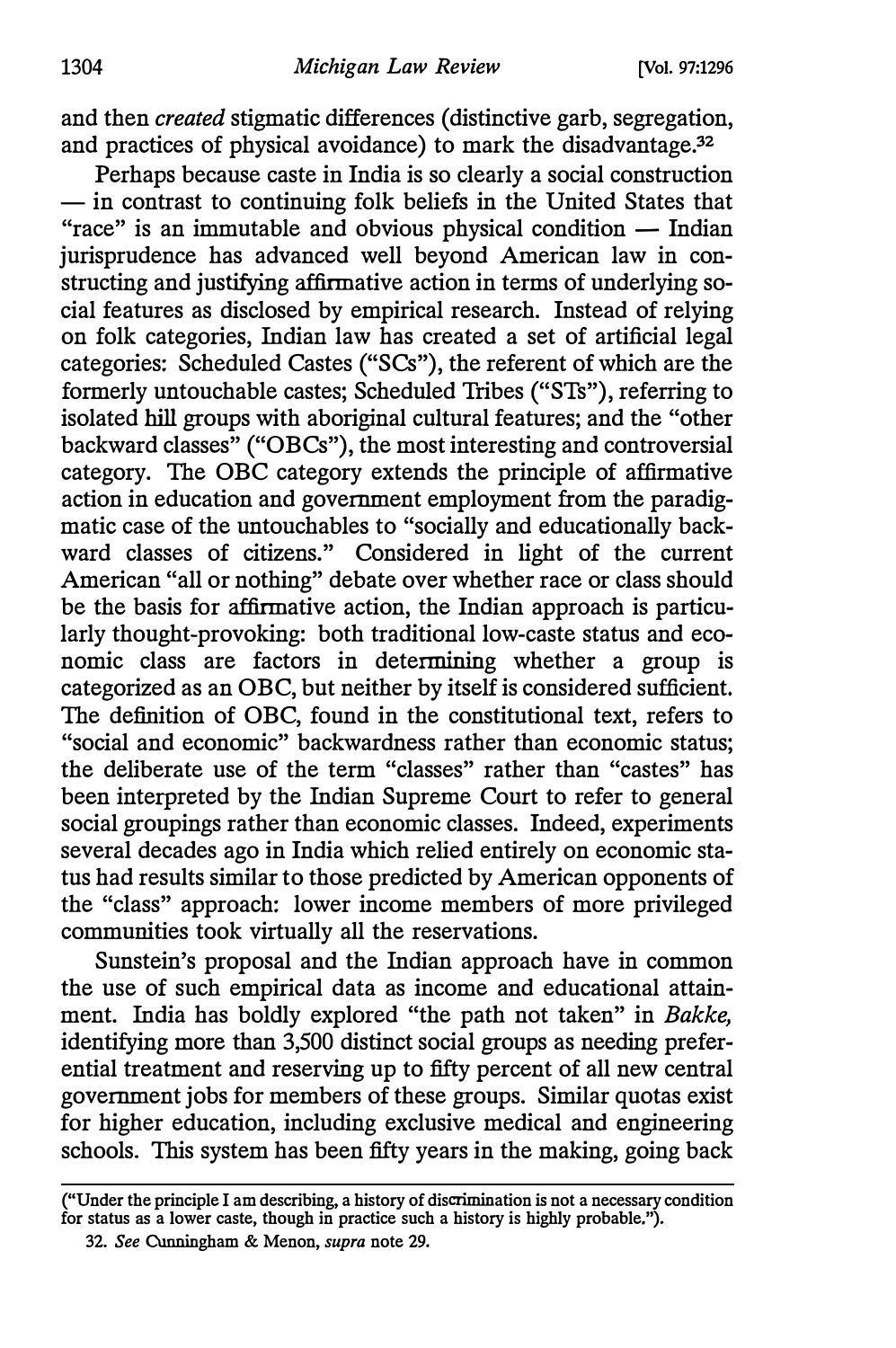to explicit provisions in India's constitutional guarantees of equality that authorize the government to make "special provision" for "socially and educationally backward classes." In the first three decades, selection of groups to receive preferential treatment was left largely to state governments, with the result that the Indian Supreme Court repeatedly struck down plans that seemed primarily to benefit politically powerful groups or that were based on traditional assumptions about caste-based prejudice without empirical research to show which groups were truly in greatest need. Then, in 1980, the President of India appointed a commission (the Mandal Commission), which conducted a nationwide survey that used a variety of empirical factors — including social discrimination, educa $t$ tional deprivation and economic status  $-$  to define groups in need, producing the list of 3,500 "backward classes."33

Where Sunstein's theory and Indian reality part company is over the basic unit of group definition, which of course must be determined before relative socioeconomic status can be evaluated. Consistent with the core meaning of caste as descent group, in India the unit that is tested for potential OBC status is a group that practices extensive endogamy, restricting marriage to other group members. Castes are paradigmatic but not exclusive examples of such groups. Endogamy not only provides clear group boundaries but also plays a major role in the intergenerational transmission of inequality. In contrast, Sunstein's two groups - African Americans and women — are each constituted in utterly different ways, and for women, group status has no intergenerational effects: they are born to rich and poor alike.

Sunstein does not address whether the two groups he identifies might have differential needs for affirmative action, a sticky question so far largely avoided in American affirmative action jurisprudence.34 India, though, has tackled this issue in a variety of ways. The Scheduled Castes and Scheduled Tribes, considered the most disadvantaged in every respect, each have their own separate quotas that are generally proportional to their share of the population

<sup>33.</sup> See Cunningham & Menon, supra note 29.

<sup>34.</sup> But see City of Richmond v. J.A. Croson Co., 488 U.S. 469, 506 (1989) (criticizing the "random inclusion" of Aleut, Eskimo, and Oriental categories in municipal affirmative action plan); Hopwood v. Texas, 78 F.3d 932, 962-66 (5th Cir. 1996) (Wiener, J., concurring) (holding law school admission program to violate Equal Protection Clause because it was not narrowly tailored: it ignored non-Mexican Hispanic Americans, Asian Americans, and Native Americans); Adarand Constructors, Inc. v. Pena, 965 F. Supp. 1556, 1580 (D. Colo. 1997) (finding federal affirmative action program for awarding government contracts not narrowly tailored because it included such groups as Aleuts, Samoans, and Bhutans, without evidence that they needed preferential treatment).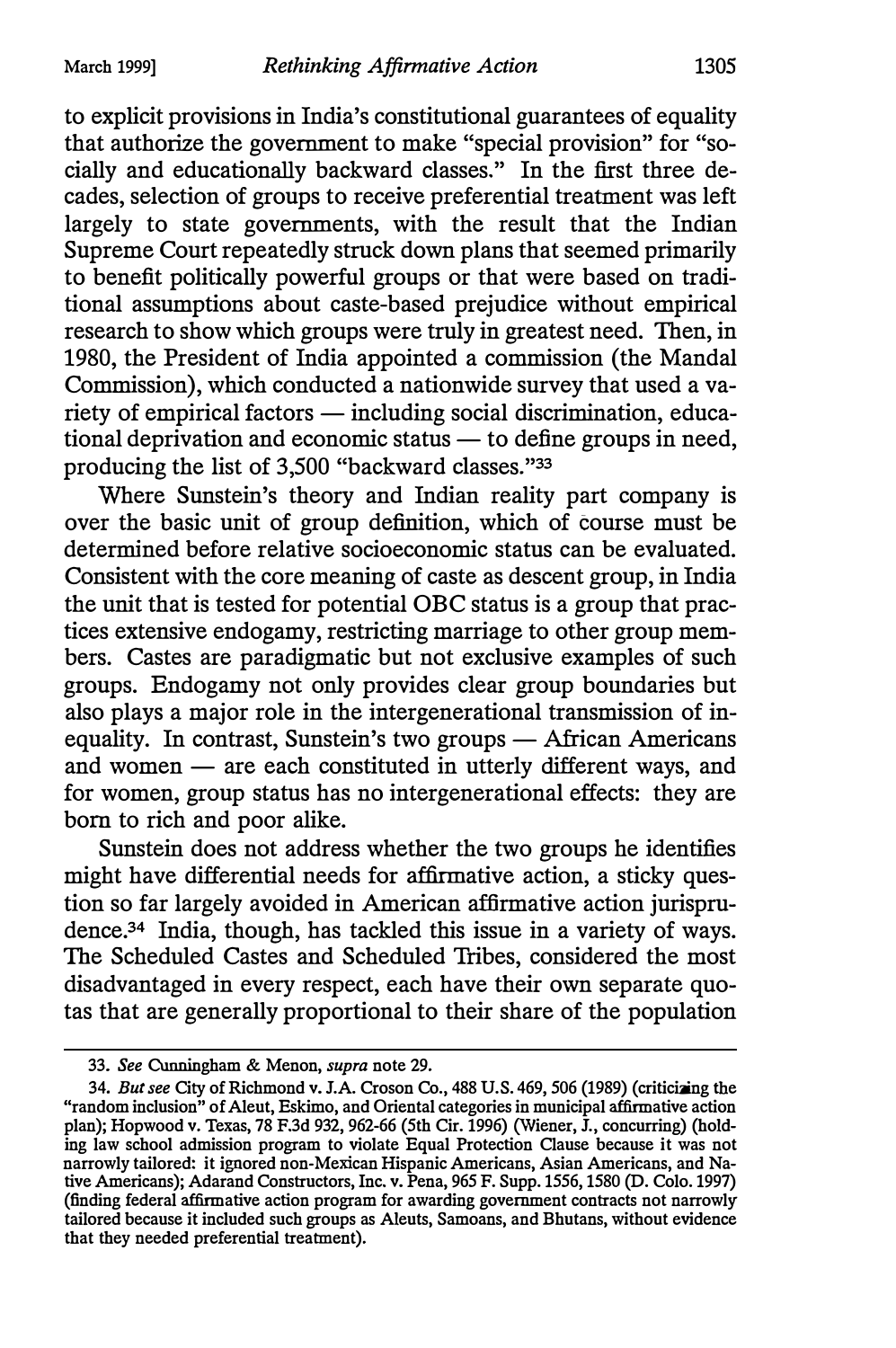at the state level; they do not have to compete for these reserved seats against the more populous and frequently more affluent and influential OBCs. The OBCs often receive a reservation smaller than their population share because in many states the sum of the SC, ST, and OBC population exceeds fifty percent; the Supreme Court has capped total reservations at fifty percent, which means that the OBCs receive only what is left of the fifty percent available for reservation after the SC and ST quotas have been set aside.<sup>35</sup> Some states have begun replicating the SC/OBC dichotomy by creating two categories of OBCs: more and less backward.

In 1992, the Indian Supreme Court created a further level of differentiation within beneficiary groups by imposing a means test for individual eligibility.36 This "creamy layer" approach addresses two different but related concerns: (1) that the benefits of reservations are not distributed evenly throughout a backward group but instead are monopolized by persons at the socioeconomic top of the group; and (2) that reservations are going to persons who do not in fact need them because they have been raised in privileged circumstances due to parental success in overcoming the disadvantaged status of the backward group.37 In contrast, Sunstein seems to assume that evidence of low socioeconomic status of a person's ascribed group (an ascription apparently based only on the individual's physical appearance, the "highly visible characteristic") is sufficient to demonstrate that person's own disadvantage, an assumption that underlies most American affirmative action programs.38

As to the role of the different branches of government, the Indian approach is consistent with Sunstein's anticaste principle: the legislative and executive branches in India have the power and responsibility to initiate affirmative action schemes, and, at their best, do utilize their greater factfinding abilities and more flexible procedures to this end. But the vote bloc potential of affirmative action programming<sup>39</sup> has led to abuse and public distrust. As a

<sup>35.</sup> See Rethinking Equality Conference, supra note 10, at 1598-99 (panel presentation by Justice B.P. Jeevan Reddy); B.P. Jeevan Reddy, Equality and Social Justice: Rethinking Equality in the Global Society (visited Feb. 19, 1999) <http://ls.wustl.edu/Conferences/Equality/reddy3.html>.

<sup>36.</sup> See Indra Sawhney v. Union of India, A.I.R. 1993 S.C. 477 (India).

<sup>37.</sup> See Cunningham & Menon, supra note 29; Rethinking Equality Conference, supra note 10, 1597-98 (panel presentation by Justice B.P. Jeevan Reddy).

<sup>38.</sup> See Adarand, 965 F. Supp. at 1580 (criticizing federal affirmative action programs for contracting as overinclusive because they presume "that all those in the named minority groups are economically ... disadvantaged").

<sup>39.</sup> See PARIKH, supra note 28, at 169-92.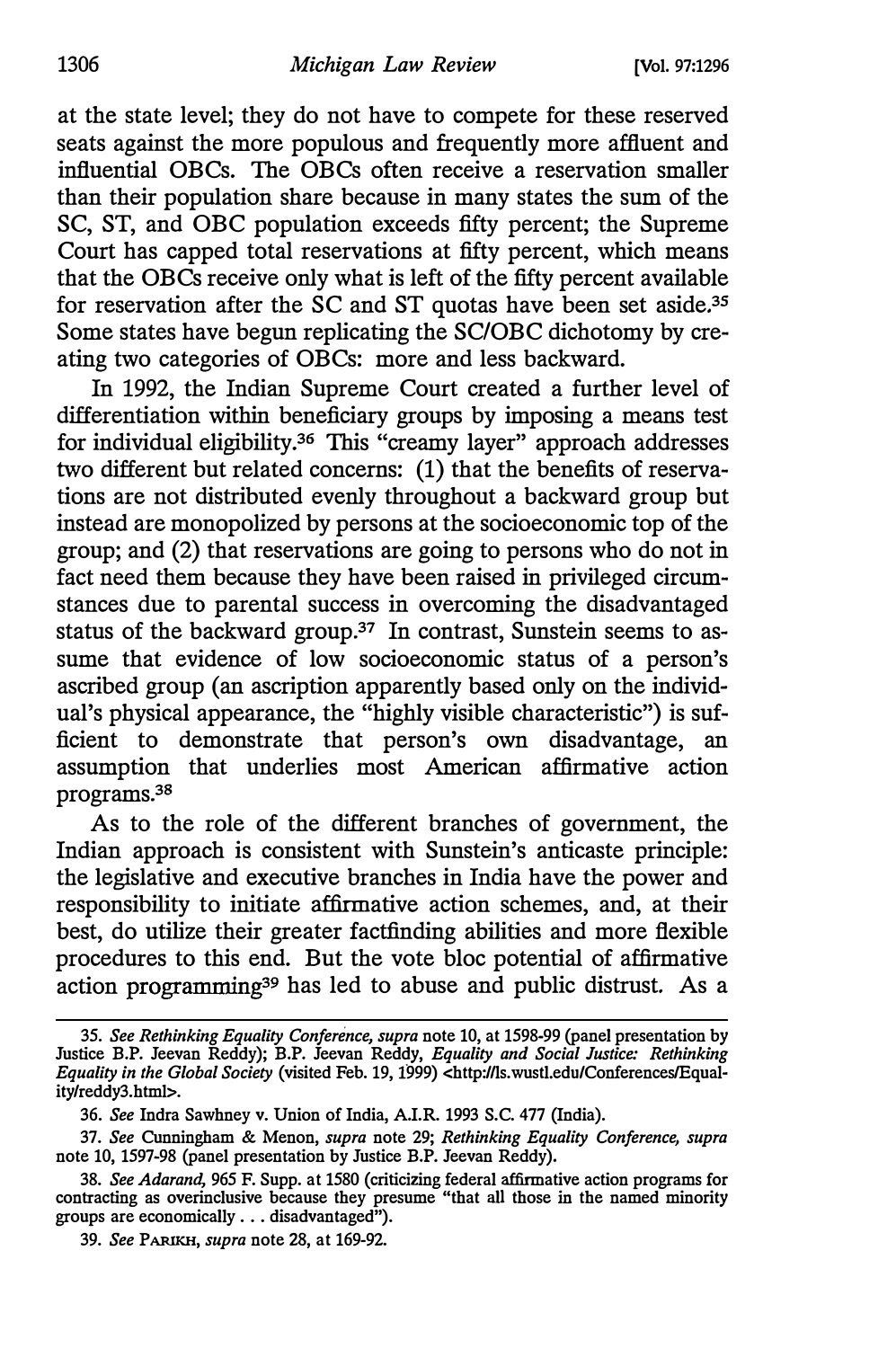result, the judiciary in India has played a more active role than Sunstein contemplates under his anticaste principle, both in imposing objective and transparent procedures for program design and also in actual policymaking, particularly by striking balances among the competing interests articulated in the constitutional text.40 The Indian Supreme Court has also bolstered the legitimacy of political decisions. In 1990, proposed executive action to expand reservations led to widespread protest and urban unrest; yet when the Supreme Court two years later approved most of the proposed changes, public acceptance was equally widespread.41

#### **CONCLUSION**

The Indian "anticaste principle" incorporates, rather than supplants, a general antidiscrimination principle. Like the "colorblind Constitution," Indian equality jurisprudence aspires to secure a society free of all distinctions based on caste; but at the same time, it permits as a necessary means to that end caste-based remedial programs — but only when those programs are carefully designed, limited, and self-liquidating over time. Anticaste and antidiscrimination principles are integrated into a single jurisprudence in which both equality and discrimination have more complex meanings than in American legal discourse. Substantive and not merely formal equality is guaranteed, and discrimination can be "positive" and "compensatory."<sup>42</sup>

The Indian perspective is that the basic philosophy of affirma-Affirm ative action is not an exception to equality of treatment, but tive action is nothing but the rationale of a just and fair social order. a method of providing it, by enabling all individuals to perform according to their potentials.

<sup>40.</sup> For example, both the 50% cap on total reservations and the creamy layer test were imposed by the Indian Supreme Court without explicit support in the constitutional text. See Cunningham & Menon, supra note 29.

<sup>41.</sup> The fact that the Supreme Court opened its processes to many interested parties and conducted very many public hearings over a span of months may have contributed to this result. See id. However, there continues to be strong criticism of the Mandal Commission Report and the Supreme Court's decision in the Sawhney case from Indian intellectuals. See, e.g., Rethinking Equality Conference, supra note 10, at 1657-60 (panel presentation by M.N. Srinivas).

<sup>42.</sup> Constitutional discourse in the new South Africa, based in part on India's example, differentiates between "fair" and "unfair" discrimination in permitting various kinds of affirmative action. See Rethinking Equality Conference, supra note 10, at 1624-28 (panel presentation by Karthigasen Govender); id. at 1675 (closing speech by Clark D. Cunningham); Karthigasen Govender, Equality - The South African Perspective (visited Feb. 19, 1999) <http://ls.wustl.edu/Conferences/Equality/Gov-art4.htini>.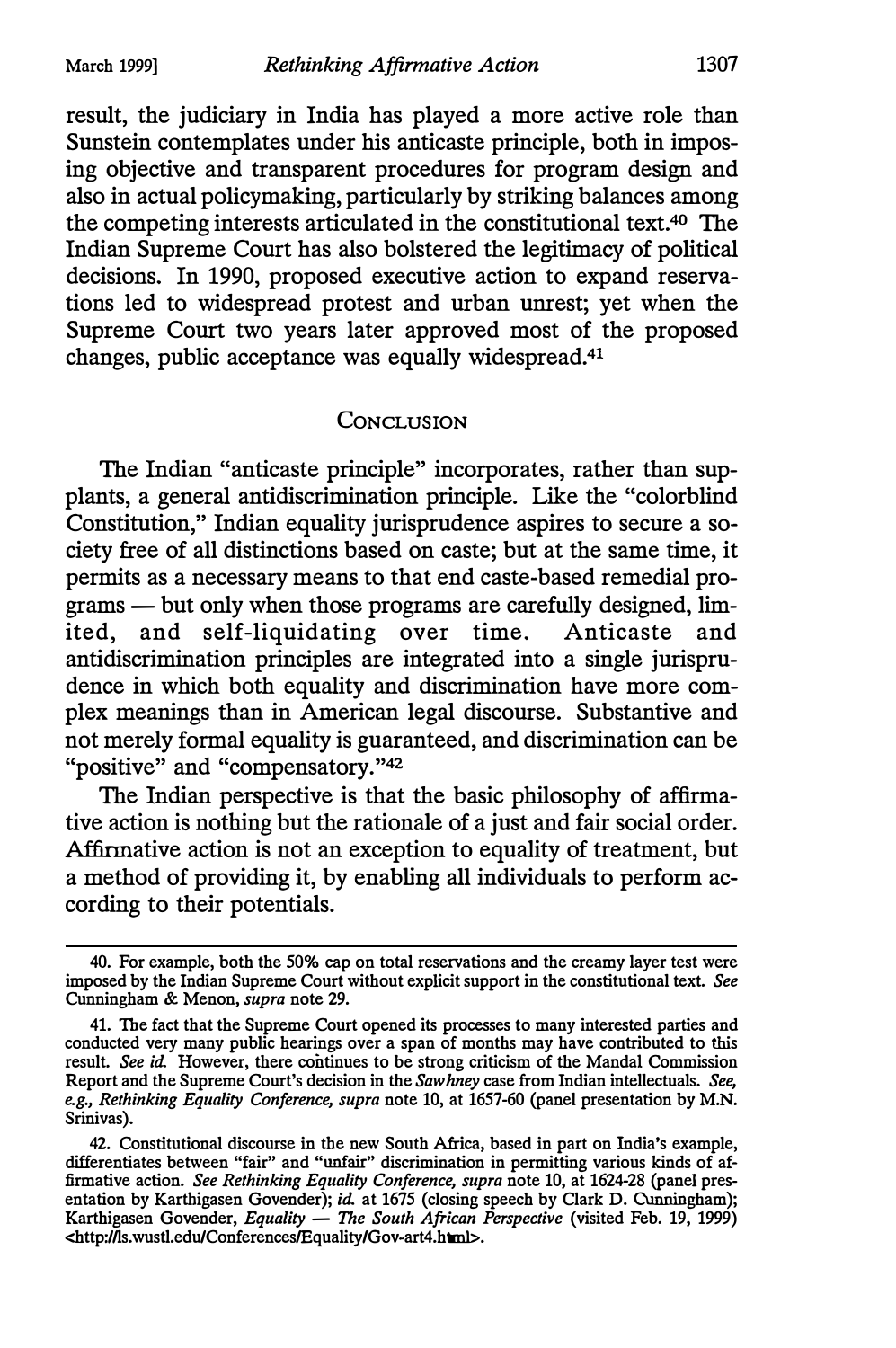There is enough empirical evidence in both India and the United States to suggest that some sections of society suffer from social, economic, and cultural disabilities - through no fault of their own  $-$  that deny them equal access to scarce resources. Therefore, we suggest that government focus primary attention on designing and implementing affirmative action programs, identifying beneficiaries, and evaluating the permissible limits of preferential standards. The Indian experience with affirmative action, particularly in the recent past, certainly reveals many pitfalls that attend different program designs, schemes of certification of beneficiaries, and methods of adjudging compatibility of programs with constitutional guarantees of equality of opportunity.

India's most difficult problem has been identifying the beneficiaries for affirmative action programs. The initial effort was structured in terms of caste: the Central Government in India identified the Scheduled Castes and Tribes, and the Constitution itself provided the methodology of identification. In the case of the SCs and STs, a problem arose when it was discovered that (1) the benefits were being appropriated by the relatively better-offs among Scheduled Castes, and (2) the beneficiaries could not reach higher levels of education and employment, despite the reservation, because of systemic factors for which reservation alone was not the best solution. A more intractable problem arose when the government sought to extend the reservation to "other backward classes" for which the Constitution had only provided enabling provisions but not a mechanism for identification. The quick and ready methods of identification adopted by political leaders in different states were shot down by the courts on the ground of unfair discrimination. The courts interpreted the "reasonable classification test" of the equality guarantee to require two criteria: (1) that the purpose of the classification be clear and legitimate, and (2) that there be a sufficient link between the classification criteria used and the governmental objectives.

There are two dangers against which affirmative action should be guarded if it is to survive challenges. First, it must be selfliquidating  $-$  and seen to be so  $-$  in order to redeem itself from the compulsions of electoral politics inevitable in democratic socie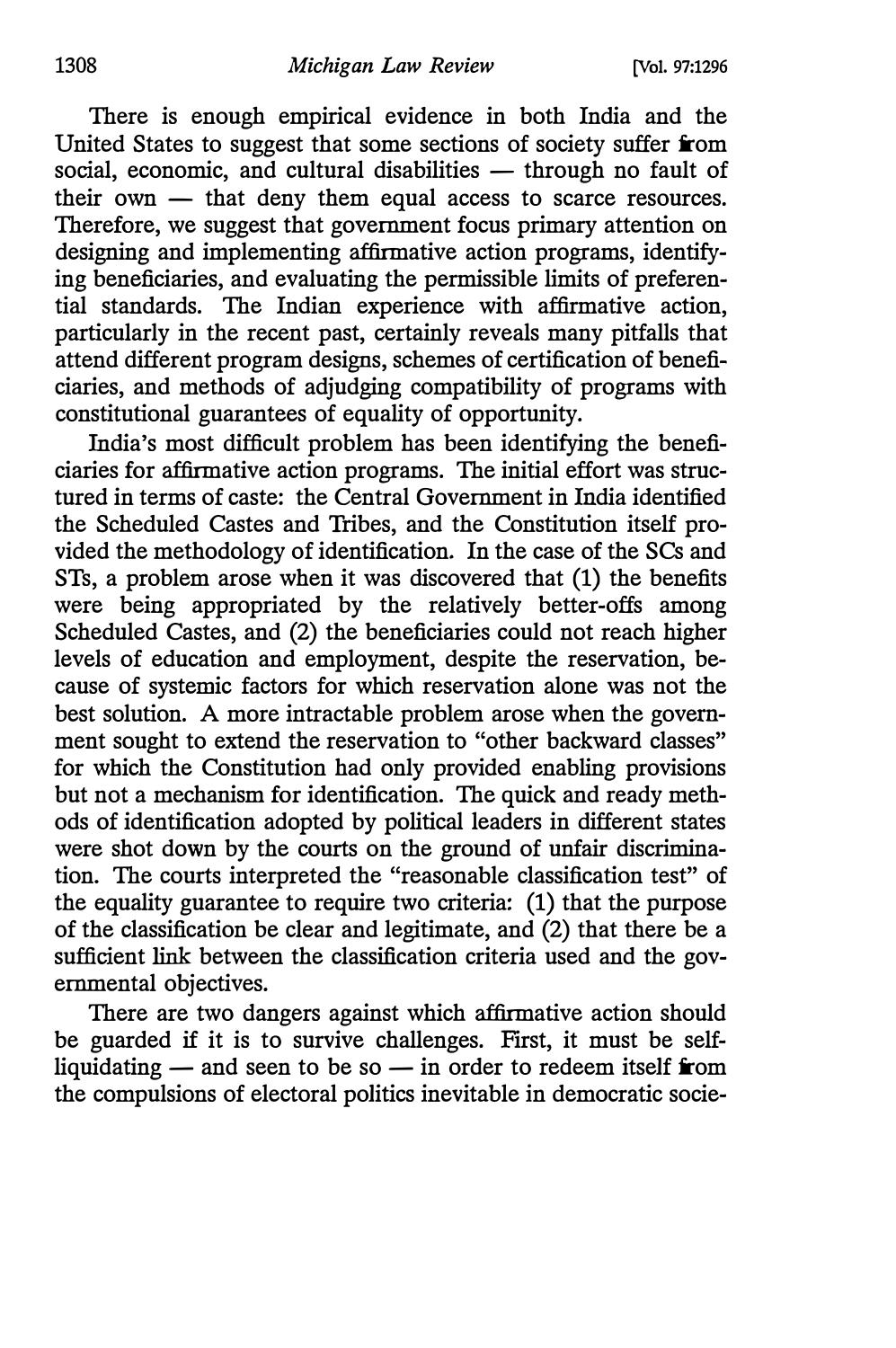ties.43 Second, we must reassess existing strategies in light of better knowledge of social reality now available from the social sciences.<sup>44</sup>

What would an American affirmative action plan for law school admissions look like if it made use of caste-like categories? The likely effect would be to reduce the absolute number of persons eligible for affirmative action in comparison to conventional racebased plans, even if the number of identified groups was expanded somewhat beyond the four commonly listed: black, Hispanic, Native American and Asian.45 (However, we certainly would not expect that, like India, a list of 3,500 distinct groups would be generated!) The Indian approach has been to create artificial groups, identified by abbreviated functional titles (such as OBC), that use intersecting cultural, social and economic factors to narrow, not expand, the number of potentially eligible persons. The first limiting principle is that a person must be a member of a group distinguished by endogamy. A group that intermarries freely with other groups, although identifiable in other ways, would not be eligible.46 The second limitation would be that the endogamous group be significantly below average levels of educational attainment, such as the percentage of members graduating from high school. The third factor would consist of a mix of socioeconomic factors indicative of continuing effects of past discrimination.47 It is likely that such heterogenous categories as "Asian" and "Hispanic" would break into much more discrete units, some of which would present more compelling cases for affirmative action than others; such a process might even take place within the group now called African-American, which, at least to the eyes of an anthropologist, might also be

45. See, e.g., Adarand Constructors, Inc. v. Pena, 515 U.S. 200, 205 (1995).

46. Endogamy is a cultural practice which (1) is likely to be found in groups that suffered from de jure segregation, (2) is a reliable indicator of continuing de facto segregation, (3) but is not limited to racial categories, and (4) is likely to reflect the group's own understanding of its boundaries (both as to extent and permeability).

47. In Cunningham & Menon, supra note 29, we coin the acronym EDISEG to describe such groups (Educationally Deprived, Involuntarily Segregated, Endogamous Groups).

<sup>43.</sup> Affirmative action has a tendency to perpetuate itself, reinforcing the divisions in society that it is meant to liquidate.

<sup>44.</sup> For example, Claude Steele, Joshua Aronson, and other psychologists have documented a "stereotype threat effect" that depresses performance by academically skilled African Americans on standardized tests like the LSAT. Their research shows that African-American test performance can be equalized with comparable white test takers simply by altering the testing instructions so as to remove the stereotype threat. See Joshua Aronson et al., Stereotype Threat and the Academic Underperformance of Minorities and Women, in PREJUDICE: THE TARGET'S PERSPECTIVE 83, 88-90 (Janet K. Swim & Charles Stangor eds., 1998); Claude M. Steele, A Threat in the Air: How Stereotypes Shape Intellectual Identity and Performance, 52 AM. PSYCHOLOGIST 613, 619-21 (1997).